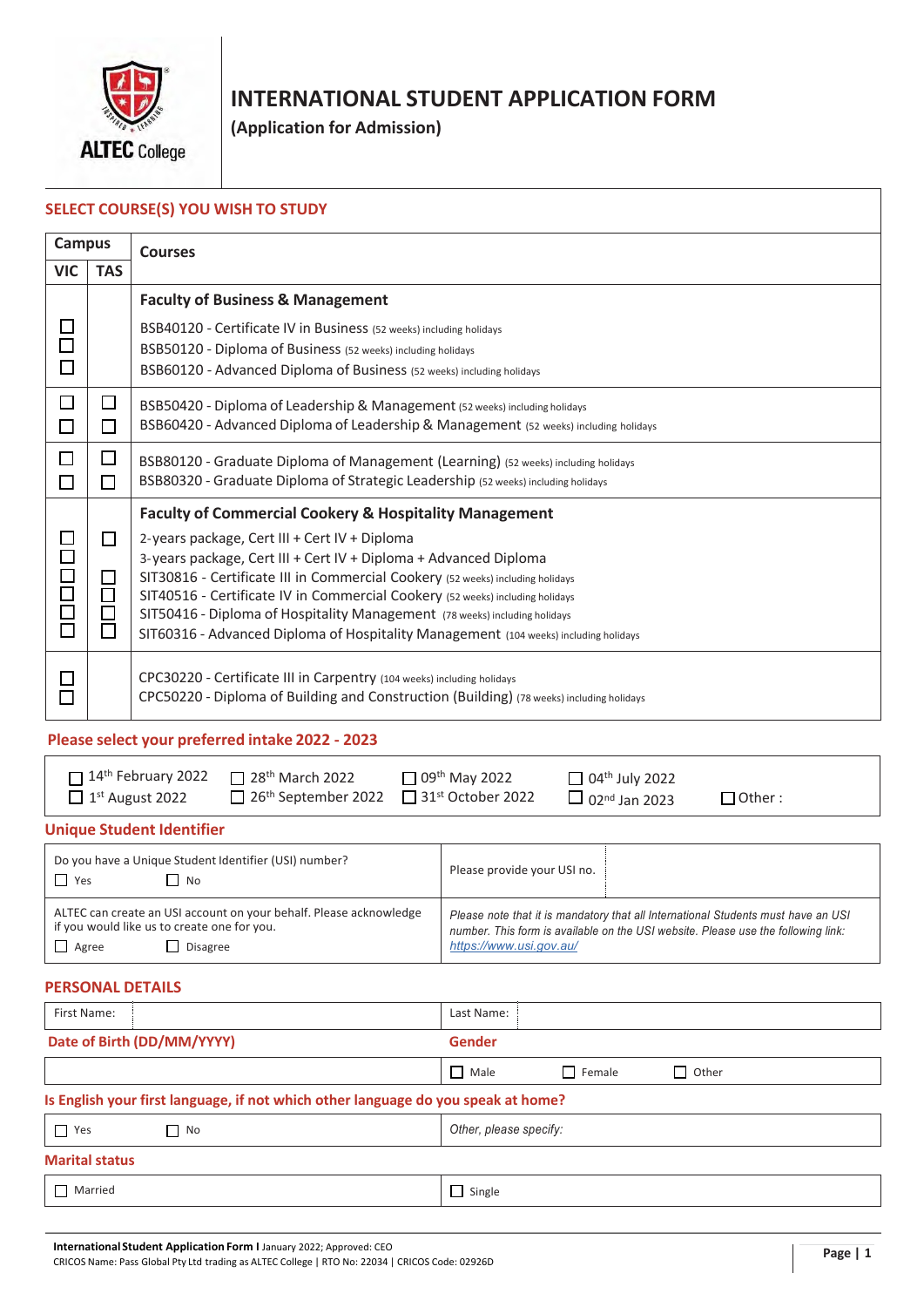| <b>Country of Birth</b>                                      | <b>Nationality</b>                   |            |  |
|--------------------------------------------------------------|--------------------------------------|------------|--|
|                                                              |                                      |            |  |
| <b>Passport Number</b>                                       | Date of expiry (DD/MM/YYYY)          |            |  |
|                                                              |                                      |            |  |
| (X) Please attach copy of your passport and visa             |                                      |            |  |
| <b>Permanent address (in Home Country)</b>                   |                                      |            |  |
|                                                              |                                      |            |  |
| <b>City</b>                                                  | <b>State/Province</b>                | ZIP/Postal |  |
|                                                              |                                      |            |  |
| <b>Telephone (Mobile)</b>                                    | <b>Telephone (Home)</b>              |            |  |
|                                                              |                                      |            |  |
| <b>Address in Australia (if known)</b>                       |                                      |            |  |
|                                                              |                                      |            |  |
|                                                              |                                      |            |  |
| <b>City</b>                                                  | <b>State/Province</b>                | ZIP/Postal |  |
|                                                              |                                      |            |  |
| <b>Telephone (Mobile)</b>                                    | <b>Telephone (Home)</b>              |            |  |
|                                                              |                                      |            |  |
| Are you currently in Australia?                              | <b>Year of arrival in Australia</b>  |            |  |
| $\Box$ No<br>$\Box$ Yes                                      |                                      |            |  |
| <b>Which visa are you holding?</b>                           |                                      |            |  |
| $\Box$ Student<br>$\Box$ Tourist<br>$\Box$ Other             | If other, please specify             |            |  |
| If on a student visa, please mention the issuing DIBP office |                                      |            |  |
|                                                              | <b>Visa Expiry Date (DD/MM/YYYY)</b> |            |  |
| <b>Visa Sub Class</b>                                        |                                      |            |  |
|                                                              |                                      |            |  |
| <b>EMERGENCY / PARENTS CONTACT DETAILS</b>                   |                                      |            |  |
| <b>Emergency Contact / Next of Kin</b>                       |                                      |            |  |
| <b>First Name</b><br>Relationship                            | Last Name<br><b>Contact Number</b>   |            |  |

| <b>City</b> | <b>State/Province</b> | <b>ZIP/Postal</b> |
|-------------|-----------------------|-------------------|
|             |                       |                   |
| Email       |                       |                   |

**Email ID**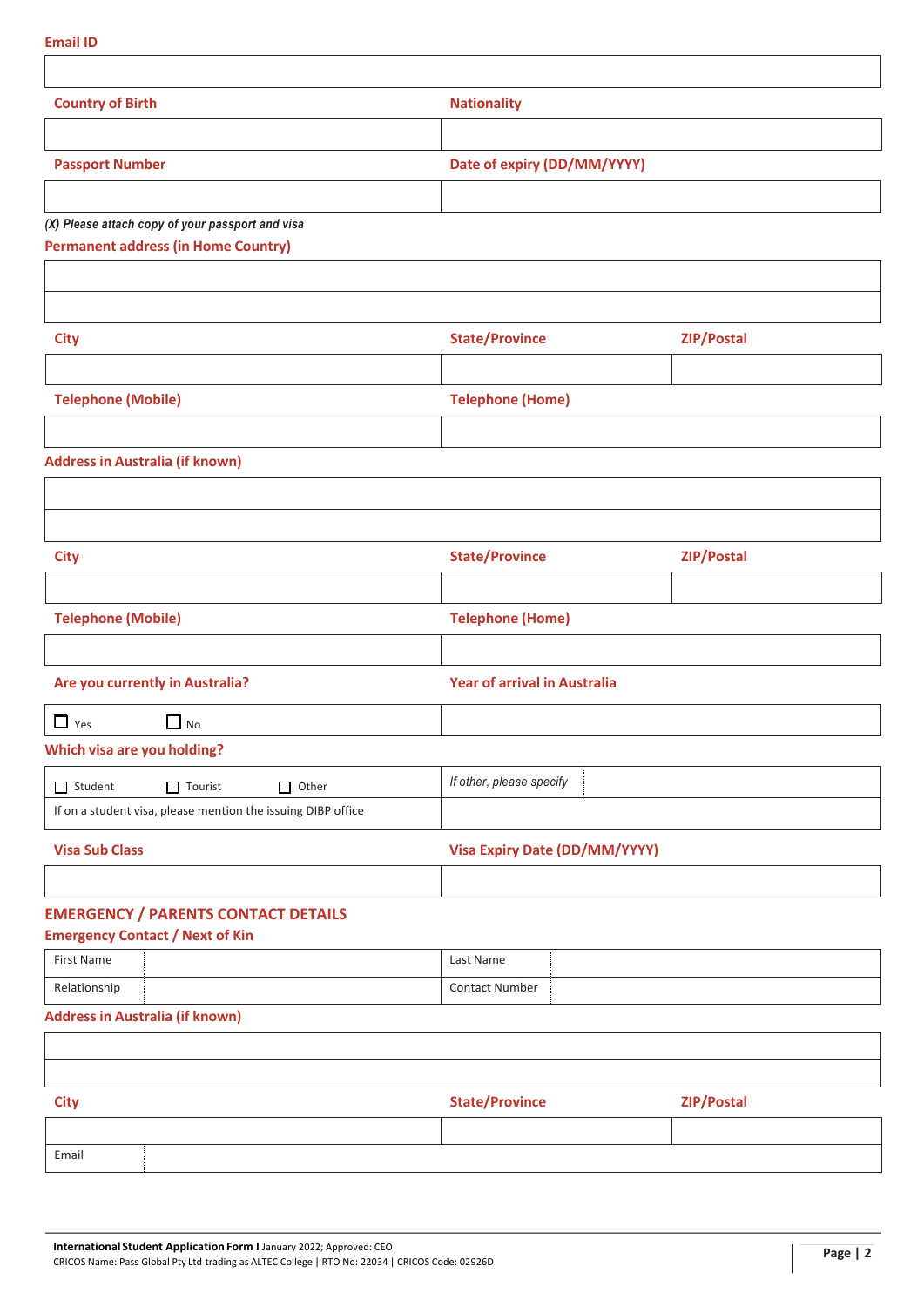#### **ENGLISH LANGUAGE PROFICIENCY**

#### **How well do you speak English?**

| –<br>Very Well<br>$\sim$                                                                                                                                                                                                       | Well | Not Well | Not at All<br>_ |
|--------------------------------------------------------------------------------------------------------------------------------------------------------------------------------------------------------------------------------|------|----------|-----------------|
| and and the second control of the second second and the second second the second second and second the second second and second the second second and second the second second and second the second second and second the sec |      |          |                 |

## **What is the main language spoken at home?**

| Please indicate if you have completed any English test within the last two (2) years |  |  |  |  |  |  |
|--------------------------------------------------------------------------------------|--|--|--|--|--|--|
| $\Box$ OET<br>$\Box$ IELTS<br>$\Box$ TOEFL IBT<br>T PTE<br>$\Box$ CAE                |  |  |  |  |  |  |
| <b>Overall Score</b><br>If other, please specify                                     |  |  |  |  |  |  |

#### *(X) <sup>A</sup> certified copy of result/s must be attached*

#### **EQUITY AND DISABILITY**

#### **Do you have a disability, impairment or long-term medical condition which may affect your studies?**

| $\Box$ Yes                                      |                                                                            | $\Box$ No                |                                  |  |
|-------------------------------------------------|----------------------------------------------------------------------------|--------------------------|----------------------------------|--|
| If yes, please specify the type/s of disability |                                                                            |                          |                                  |  |
| $\Box$ Hearing                                  | $\Box$ Physical                                                            | $\Box$ Vision            | $\Box$ Mental Illness            |  |
| Intellectual                                    | $\Box$ Learning                                                            | $\Box$ Medical Condition | $\Box$ Acquired Brain Impairment |  |
| Other:                                          | Please give a brief description about<br>your medical condition/disability |                          |                                  |  |

### **EDUCATION BACKGROUND**

| Have you previously been a student of ALTEC College?                                                                   |  |                                      |                           |                                        |  |                         |  |
|------------------------------------------------------------------------------------------------------------------------|--|--------------------------------------|---------------------------|----------------------------------------|--|-------------------------|--|
| $\Box$ Yes<br>$\Box$ No                                                                                                |  |                                      |                           |                                        |  |                         |  |
| SECONDARY STUDIES: What is the highest level of secondary school you have completed?                                   |  |                                      |                           |                                        |  |                         |  |
| $\Box$ Year 11<br>$\Box$ Year 12                                                                                       |  |                                      | $\Box$ Year 10            | $\Box$ Year 9                          |  | □ Never Attended School |  |
| <b>Name of School/Institution</b>                                                                                      |  |                                      |                           |                                        |  |                         |  |
|                                                                                                                        |  |                                      |                           |                                        |  |                         |  |
| <b>State/Country</b>                                                                                                   |  |                                      | <b>Year of Completion</b> |                                        |  |                         |  |
|                                                                                                                        |  |                                      |                           |                                        |  |                         |  |
| TERTIARY AND POSTGRADUATE STUDIES: Have you successfully completed a Degree, Diploma or Certificate?                   |  |                                      |                           |                                        |  |                         |  |
| Bachelor Degree or Higher                                                                                              |  | Advanced Diploma or Associate Degree |                           | Certificate IV or Advanced Certificate |  |                         |  |
| Certificate III or Trade Certificate                                                                                   |  | $\Box$ Certificate Other Than Above  |                           |                                        |  |                         |  |
| <b>Name of institution last attended</b>                                                                               |  |                                      |                           |                                        |  |                         |  |
|                                                                                                                        |  |                                      |                           |                                        |  |                         |  |
| <b>Name of course</b>                                                                                                  |  |                                      |                           |                                        |  |                         |  |
|                                                                                                                        |  |                                      |                           |                                        |  |                         |  |
| <b>Year of last enrolment</b>                                                                                          |  |                                      |                           | <b>Is Qualification complete?</b>      |  |                         |  |
|                                                                                                                        |  |                                      |                           | $\Box$ Yes                             |  | $\Box$ No               |  |
| (X) Please attach certified copies of all current and previous studies (including High School) that you have completed |  |                                      |                           |                                        |  |                         |  |
| Are you applying for Credit Transfer or Recognition of Prior Learning (RPL)?                                           |  |                                      |                           |                                        |  |                         |  |
| Yes<br>П                                                                                                               |  |                                      | $\Box$                    | No                                     |  |                         |  |
|                                                                                                                        |  |                                      |                           |                                        |  |                         |  |

*If yes, you will need to complete addition form/s.*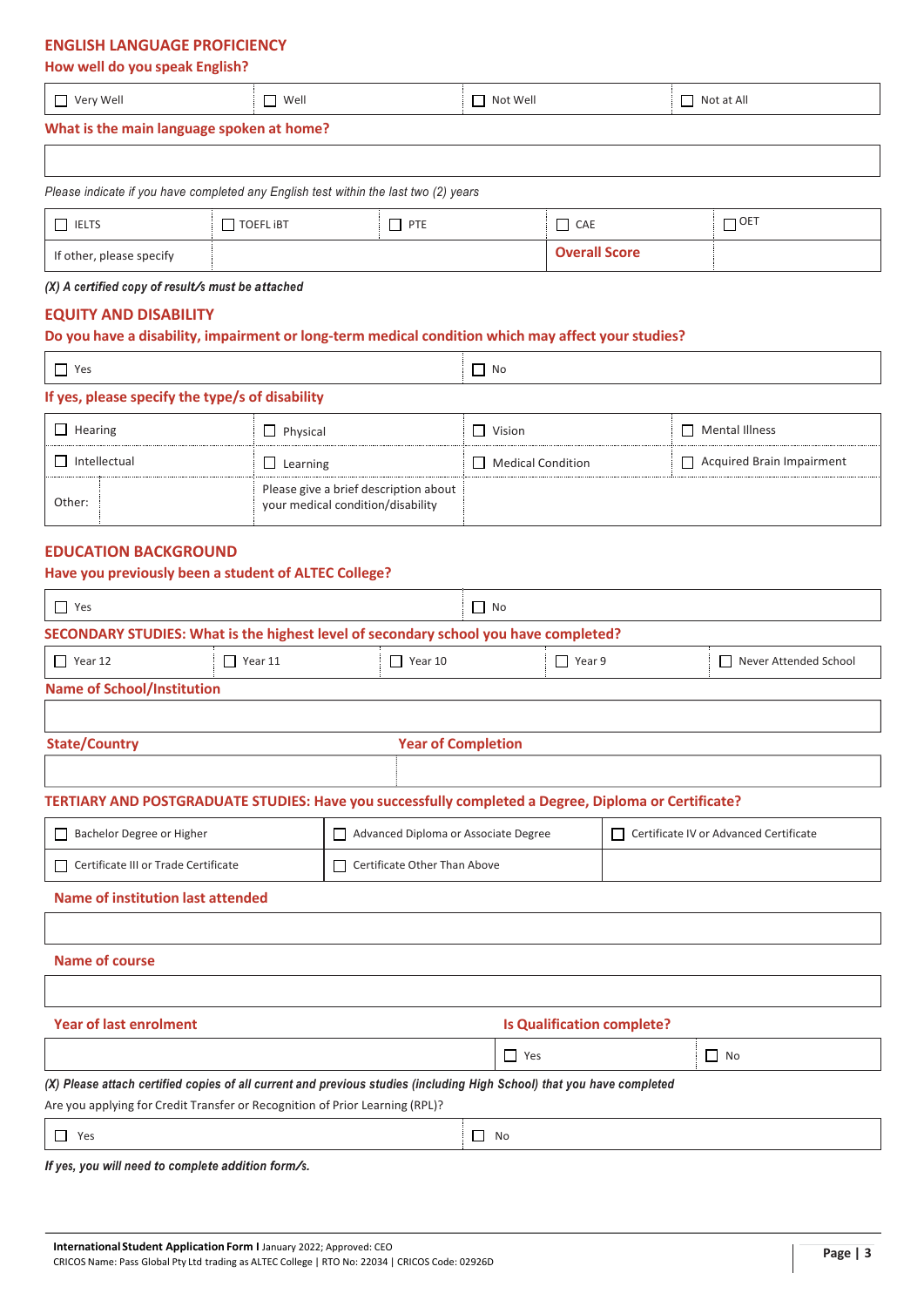#### **EMPLOYMENT HISTORY**

| <b>Employer</b> | − <sup>s</sup> rom/1u<br>$\ldots$<br>__ | <b>Position</b> |
|-----------------|-----------------------------------------|-----------------|
|                 |                                         |                 |

*(X) Please attach all supporting documents and your resumé*

#### **FINANCIAL SUPPORT**

**Provide a summary of your arrangements for financial support for the duration of studies in Australia**

Please note, students from assessment level three (3) may need further evidence of funds in the form of a bank statement or loan/credit approval letter.

*(X) Please attach bank statement or loan/credit approval letter (if applicable)*

#### **OVERSEAS STUDENT HEALTH COVER**

#### **Do you have an Overseas Student Health Cover (OSHC)?**

| Yes                  |                                                                          | No                 |  |
|----------------------|--------------------------------------------------------------------------|--------------------|--|
| <b>Provider Name</b> | <b>Membership Number</b>                                                 | <b>Expiry Date</b> |  |
|                      |                                                                          |                    |  |
|                      | Do you want the College to arrange your OSHC?<br><b>OSHC cover type?</b> |                    |  |

|          | . .   | -- |          |
|----------|-------|----|----------|
| Yes<br>_ | - IVC |    | $\alpha$ |

Please note that it is mandatory that all international students have paid for OSHC, before applying for a student visa. For more information *regarding the premium and type of cover, please contact the College on admissions@altec.edu.au*

#### **AIRPORT PICKUP AND ACCOMMODATION**

#### **ALTEC is contracted with the Australian Homestay Network who can arrange everything for you, including airport pick up. Do you wish ALTEC to arrange temporary Hostel accommodation for you?**

| .<br>__<br>$\sim$ |
|-------------------|
|-------------------|

If you would like to take up residency in a homestay, please advise at time of enguiry, or at least four (4) weeks before arrival in Australia. For more *information, see the Australian Homestay Network website at https://www.homestaynetwork.org/altec-students/*

#### **Which best describes your reason for undertaking the course?**

| $\Box$ To get a job                     | $\Box$ It was a requirement of my job            | $\Box$ To develop my existing business     |
|-----------------------------------------|--------------------------------------------------|--------------------------------------------|
| $\Box$ To start my own business         | $\Box$ For personal interest or self-development | $\Box$ To get into another course of study |
| $\Box$ To try a different career        | $\Box$ To get a pathway into higher education    | $\Box$ To get a better job or promotion    |
| $\Box$ I wanted extra skills for my job | Other:                                           |                                            |

#### **How were you introduced to ALTEC?**

| $\Box$ Education Agent                    | ALTEC Website             | Magazine / Newspapers | $\Box$ Exhibition or Seminar |
|-------------------------------------------|---------------------------|-----------------------|------------------------------|
| $\Box$ Facebook                           | $\Box$ Friend or Relative | Other:                |                              |
| If Magazine / Newspapers (Please specify) |                           |                       |                              |

**Name of Education Agent or Agent Stamp** *(if applicable)*